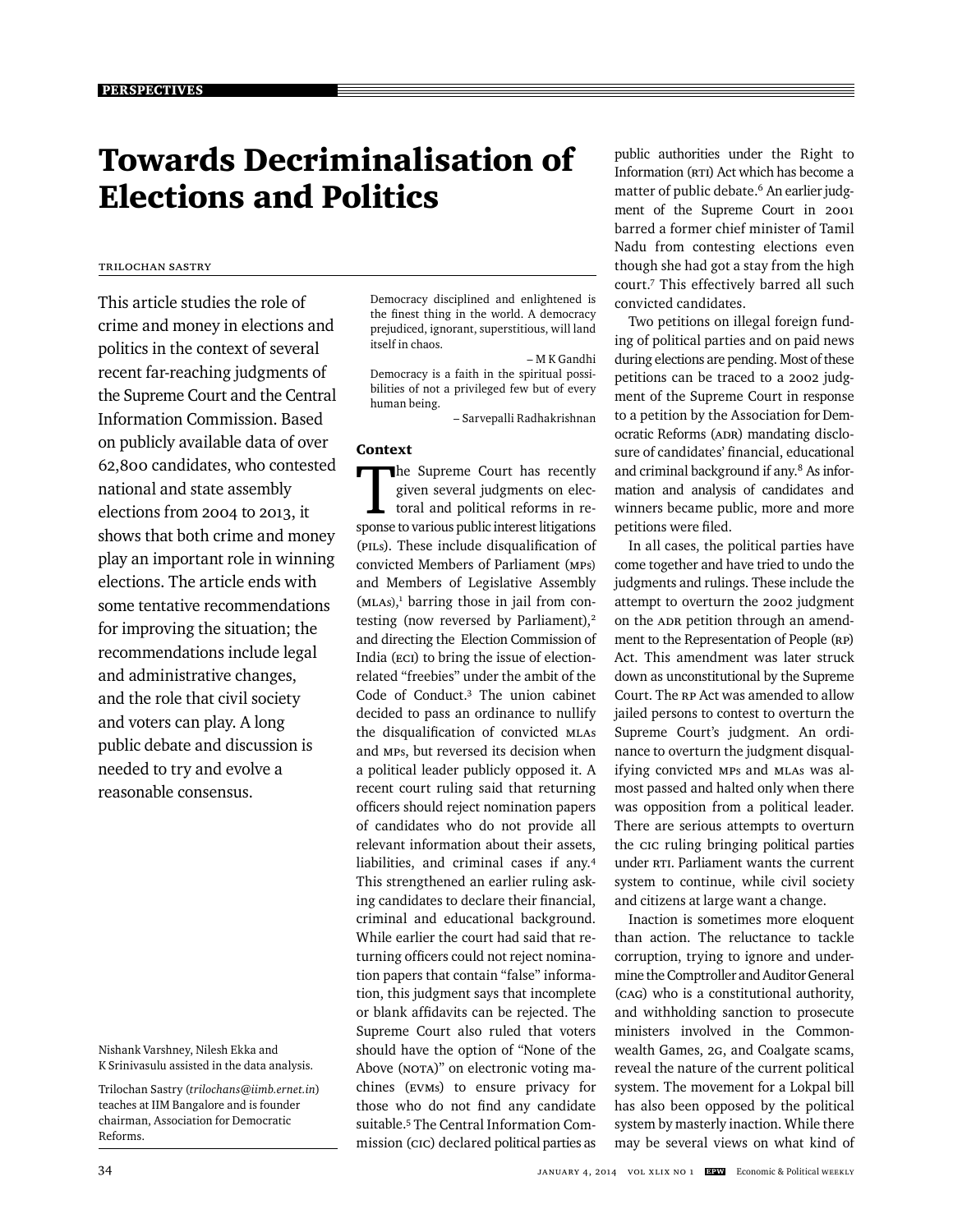Lokpal bill is needed, everyone agrees that we need to eliminate corruption. So we have swift action to overturn or nullify decisions and reports of constitutional authorities like the Supreme Court, the CIC, and the CAG. On the other hand, there is complete inaction on issues of corruption and big scams.

These events raise several questions. Why are we in this situation? What can be done about it? What are the powers of Parliament and the courts? What is the recourse if Parliament passes laws that are against public interest? Do we need to change the electoral and political system? These are larger questions. They would require separate studies and analysis. We examine here only the limited issue of the criminalisation of elections and politics – the use and misuse of money and muscle power in elections.

Decriminalisation of Indian politics captures public imagination. A recent survey shows that a vast majority of Indians, about 98%, want criminals out of Parliament and assemblies (*Business Line* 2013). On the other hand, expert analysis and informed opinion usually dive deeper into the root causes and seek solutions therein. But political parties ultimately respond only to public pressure. The "demand" side therefore also needs to be addressed to bring about change. There is a key difference between the outlook of the political establishment and that of scholars and analysts. The former are very concerned about how public opinion will affect their electoral fortunes, the latter are not. As a result, we see the political establishment opposing civil society efforts, court judgments and CIC rulings, whereas, many scholars and analysts see these efforts as irrelevant, incomplete or even counterproductive.

# Research on Criminalisation

Ever since data became public, a large volume of research emerged, which is impossible to cite completely. A paper by Haokip (2013) traces this problem to a lack of ethics in politics and to autocratic political party leaders. Tiwari (2013) argues that governance will not improve merely with cleaner candidates and representatives, and a lot more needs to be done. Chauchard (2013) says that as long

as we have bad governance, politics will be governed by ethnic identities which will lead to voters preferring tainted candidates who can dole out patronage. Vaishnav (2011, 2013) concludes that voters prefer tainted candidates who are seen as powerful and can ensure some access to government services and jobs. He recommends political party reforms and greater voter awareness. The parliamentarian B Panda (2013) has a set of recommendations based on a strengthening of the law. Godbole (1998) recommends more information to voters in the absence of political will to reform the system.

Jaffrelot (2012) examines in some detail the cause of the problem and attributes its genesis to the Emergency. Minch (2013) describes the ground-level situation and recommends greater voter awareness led by civil society organisations. Sridharan (1999) examines an important aspect of decriminalising politics, namely, funding elections, and recommends public funding. Gowda and Sridharan (2012) recommend partial public funding to overcome the problem of black money in elections. Chhokar (2001, 2003) argues for a greater involvement of citizens in electoral reforms. Sastry (2004, 2005) examines the role of civil society in electoral reforms and describes some breakthroughs and also argues for greater transparency as the first step towards changing the system. Much of the literature goes into depth on some aspects of electoral reforms. Most of them suggest administrative, legal and structural reforms, and only a few touch upon raising voter awareness.

# Overview of Situation from 2004 to Date

The analysis that follows is based on the sworn affidavits submitted by candidates to the ECI prior to contesting elections. This was the outcome of two Supreme Court judgments in 2002 and 2003 based on a PIL filed by ADR. The latter petition was also filed by People's Union for Civil Liberties (PUCL), Lok Satta and several other organisations. The Supreme Court mandated disclosure of cases where charges had been framed<sup>9</sup> against a candidate and where conviction would lead to a sentence of two years or more. To prevent malicious or motivated cases by rivals, the Court limited this disclosure only to those cases where charges were framed at least six months prior to the date of elections. The ECi now makes affidavits of candidates available on their websites. ADR conducts "National Election Watch" for every national and assembly election in partnership with a nationwide network of organisations and in the process collected this data. This database which can be found at www.adrindia.org and www.myneta.info was used to analyse the issues of criminalisation, money in elections, winnability, and role of gender in elections.

## Criminalisation of Politics

**(a) Candidates:** The RP Act as it stands today does not bar from contesting elections people with pending criminal cases who are not yet convicted. Meanwhile, cases drag on for years and even decades, allowing many to continue to contest elections. Candidates convicted and sentenced for two years or more are disqualified for six years from the date of completion of the jail sentence. Those convicted by a lower court are barred from contesting elections even if they have filed an appeal, unless they have been exonerated by a higher court. Recently the Supreme Court disqualified sitting MPs and MLAs who are convicted. It struck down a provision in the RP Act that allowed such MPs and MLAs to complete their term in the assembly or Parliament.

Analysis of 62,847 self-declared affidavits of candidates, covering all assembly and Lok Sabha elections between 2004 and September 2013, including by-elections, shows that 11,030 (18%) had 27,027 pending criminal cases against them while 5,253 (8%) candidates had 13,984 serious criminal charges<sup>10</sup> including murder, rape, corruption, extortion, dacoity, etc. That is more than one in five serious cases per candidate. Among serious cases, there were 1,229 cases of murder, 2,632 cases of attempt to murder, and 496 instances of violation of the Indian Penal Code (IPC) in other cases related to murder like culpable homicide, abetment to suicide, etc. There were 68 rape cases and 455 other cases for crimes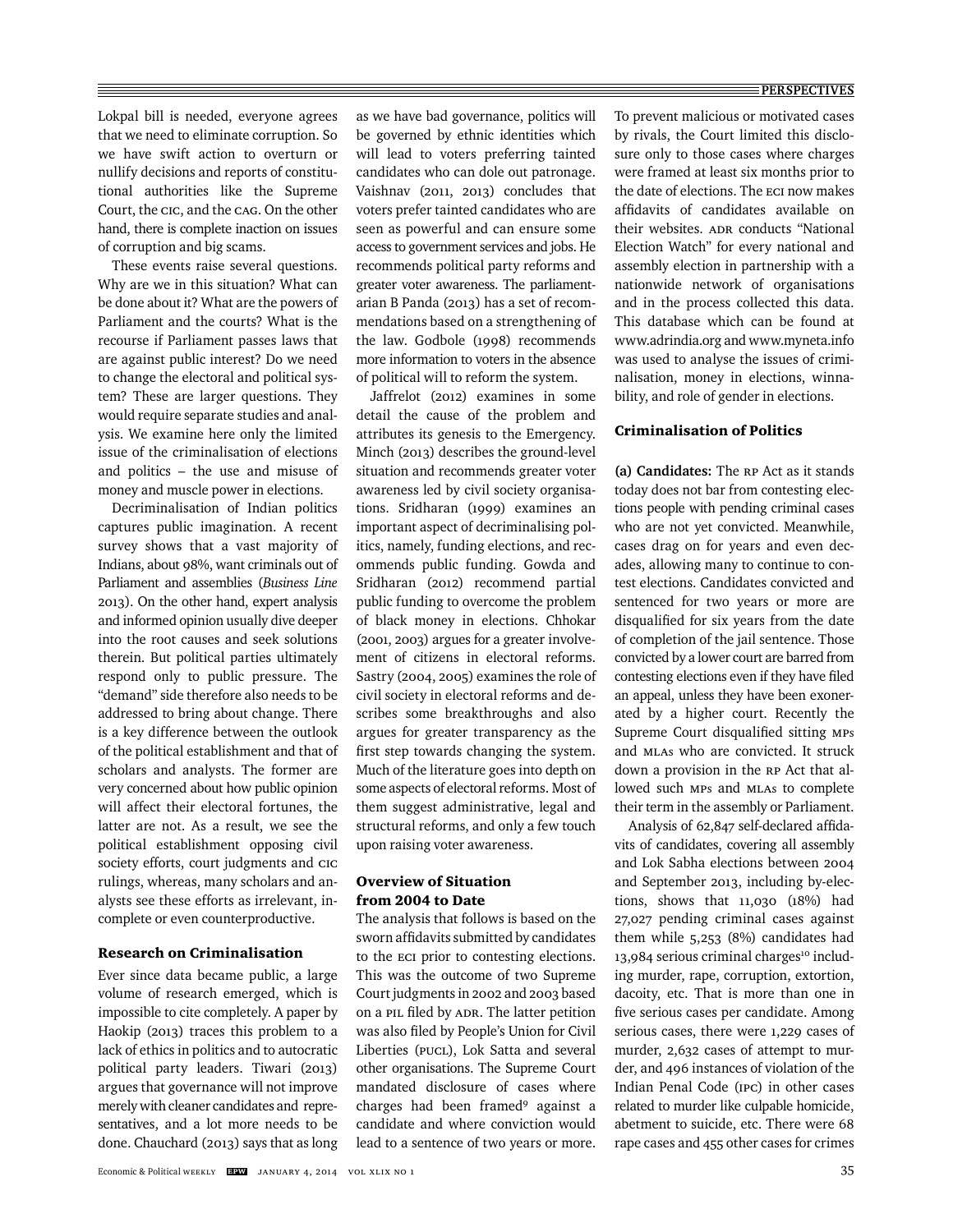#### **PERSPECTIVES**

against women. There were 978 violations of IPC sections relating to kidnapping and abduction, and 1,004 violations of IPC sections relating to robbery and dacoity. There were 1,319 cases against candidates for cheating. There were 1,720 violations of IPC sections relating to forgery and counterfeiting. In addition, there were 226 violations of IPC sections relating to counterfeiting government seals. There were 746 violations of IPC sections relating to breaking the law during elections.

There were 8.4% of candidates with some serious case against them. About 2,700 or 4.3% had two or more serious

| Table 1: Percentage of Candidates and Winners |
|-----------------------------------------------|
|-----------------------------------------------|

| with Serious Criminal Cases* (2004-September 2013) |                          |                         |                       |                      |  |  |  |
|----------------------------------------------------|--------------------------|-------------------------|-----------------------|----------------------|--|--|--|
| No of Serious<br>Cases                             | No of Such<br>Candidates | As a % of<br>Candidates | No of Such<br>Winners | As a % of<br>Winners |  |  |  |
| >50                                                | 5                        | 0.01                    | 1                     | 0.01                 |  |  |  |
| >40                                                | 9                        | 0.01                    | 2                     | 0.02                 |  |  |  |
| >30                                                | 17                       | 0.03                    | 3                     | 0.03                 |  |  |  |
| >20                                                | 50                       | 0.08                    | 17                    | 0.19                 |  |  |  |
| >10                                                | 152                      | 0.24                    | 50                    | 0.57                 |  |  |  |
| >5                                                 | 433                      | 0.69                    | 127                   | 1.44                 |  |  |  |
| >4                                                 | 627                      | 1.00                    | 184                   | 2.09                 |  |  |  |
| >3                                                 | 971                      | 1.54                    | 270                   | 3.07                 |  |  |  |
| >2                                                 | 1,533                    | 2.44                    | 416                   | 4.73                 |  |  |  |
| >1                                                 | 2,700                    | 4.30                    | 678                   | 7.71                 |  |  |  |
| >0                                                 | 5.253                    | 8.36                    | 1.187                 | 13.50                |  |  |  |

\*Serious crimes include murder, attempt to murder, rape, crimes against women, cases under the Prevention of Corruption Act, Maharashtra Control of Organised Crime Act, loss to public exchequer, state or national treasury, Lokayukta initiated cases, forgery, counterfeiting and/or sale of Government documents, stamps; issue of non-bailable warrants, and cases which on conviction would result in five years or more of jail (the RP Act disqualifies anyone sentenced for only two years or more).

cases, 152 had 10 or more such cases, 14 had 40 or more such cases, and five had more than 50 cases against them. Table 1 gives details. Even if we ignore so-called trivial cases and focus only on serious cases, we find that all political parties field such candidates. It varies from a high of 17% for the Shiv Sena to a "low" of 4% for the Asom Gana Parishad. We looked at 19 political parties which won nearly 90% of all seats in the period under review. All of them fielded candidates with serious criminal cases, the average per cent of such candidates being 9%. If we look at candidates with some criminal case, the percentage shoots up to 18%.

**(b) Winners:** Of the 8,882 winners analysed from 2004 to 2013, 2,497 (28.4%) had 9,993 pending criminal cases against them while 1,187 (13.5%) candidates had 4,824 serious criminal charges including murder, rape, corruption, extortion, dacoity, etc. That is more than one serious case for every two winners. This is more than the one in five for candidates, meaning winners are more likely to be tainted. There were 335 instances of murder, 846 violations of IPC sections on other cases related to murder like culpable homicide, abetment to suicide, etc. There were 17 rape cases, and 136 other cases for crimes against women. There were 282 violations of the IPC related to kidnapping, abduction and so on, and 276 violations related to robbery and dacoity. There were 909 violations of the IPC for cheating, forgery and counterfeiting. In addition, there were 76 violations for cases relating to counterfeiting government seals and 303 violations for cases relating to breaking the law during elections.

There were 13.5% of winners with some serious case against them. About 678 or 7.71% had two or more serious cases, 50 had 10 or more such cases, two had 40 or more such cases, and one had 69 cases. As is clear from Table 1, the percentage of winners with serious charges is significantly higher than that among candidates.

Table 2 compares candidates and winners. As can be seen, in every type of criminal case, the percentage amongst winners is much more. There were on average 0.22 IPC sections for serious crimes against a candidate, while there were  $0.55$  against winners – one in five for candidates versus one in two for winners. These facts have led to a demand for barring candidates with serious criminal cases.

## 'Winnability' and Serious Crime

While only 12% of candidates with a "clean" record win on average, 23% of candidates with some kind of criminal record win, and more alarmingly, 23% of all those with serious criminal charges win. Nearly every party shows that a greater percentage of those with a serious criminal record win compared to those without any record. For instance, of the Bharatiya Janata Party's (BJP) winning candidates 28% were clean versus 40% with serious criminal records. The figures for Bahujan Samaj Party (BSP) are 7% and 16%, Samajwadi Party (SP) 16% and 31%, Nationalist Congress Party (NCP) 18% and 26%, Janata Dal (United) 21% and 50%, Shiv Sena 11% and 33%, All India Anna Dravida Munnetra Kazhagam (AIADMK) 51% and 73%, Dravida Munnetra Kazhagam (DMK) 48% and 59% and so on. The Indian National Congress (INC) very slightly reverses this trend with 39% clean winners and 34% with serious criminal cases. This partly explains the strong tendency of political parties to continue fielding people with badly tainted records. Unfortunately information about the candidates' criminal background is not easily available to voters. Table 3 (p 37) summarises the situation.

In addition, we find that several cases drag on for years. Over 3,450 candidates had contested the elections more than once. Of them, there were 849 with a

**Table 2: Summary of Serious Criminal Charges on Politicians** (All State Assembly, Lok Sabha, Rajya Sabha Elections from 2004 to September 2013)

|                                   | Serious Cases: Instances of IPC Sections on Candidates and Winners |                                    |                                       |                                 |  |  |
|-----------------------------------|--------------------------------------------------------------------|------------------------------------|---------------------------------------|---------------------------------|--|--|
|                                   | No of IPC Sections<br>against Candidates                           | No of IPC Section<br>Per Candidate | No of IPC Sections<br>against Winners | No of IPC Section<br>Per Winner |  |  |
| Murder                            | 1,229                                                              | 0.02                               | 335                                   | 0.04                            |  |  |
| Other murder related              | 3,128                                                              | 0.05                               | 846                                   | 0.10                            |  |  |
| Rape                              | 68                                                                 | 0.00                               | 17                                    | 0.00                            |  |  |
| Other crimes against women        | 455                                                                | 0.01                               | 136                                   | 0.02                            |  |  |
| Robbery and dacoity               | 1.004                                                              | 0.02                               | 276                                   | 0.03                            |  |  |
| Kidnapping                        | 976                                                                | 0.02                               | 282                                   | 0.03                            |  |  |
| Cheating, forgery, counterfeiting | 3,039                                                              | 0.05                               | 909                                   | 0.10                            |  |  |
| Government seal counterfeiting    | 226                                                                | 0.00                               | 76                                    | 0.01                            |  |  |
| Electoral frauds                  | 226                                                                | 0.00                               | 303                                   | 0.03                            |  |  |
| Sub total                         | 10,351                                                             | 0.16                               | 3,180                                 | 0.36                            |  |  |
| All other serious charges         | 3,633                                                              | 0.06                               | 1,644                                 | 0.19                            |  |  |
| Total                             | 13.984                                                             | 0.22                               | 4.824                                 | 0.55                            |  |  |

The data show that there was one serious charge for approximately every five candidates (0.22), and one for every two elected representatives (0.55).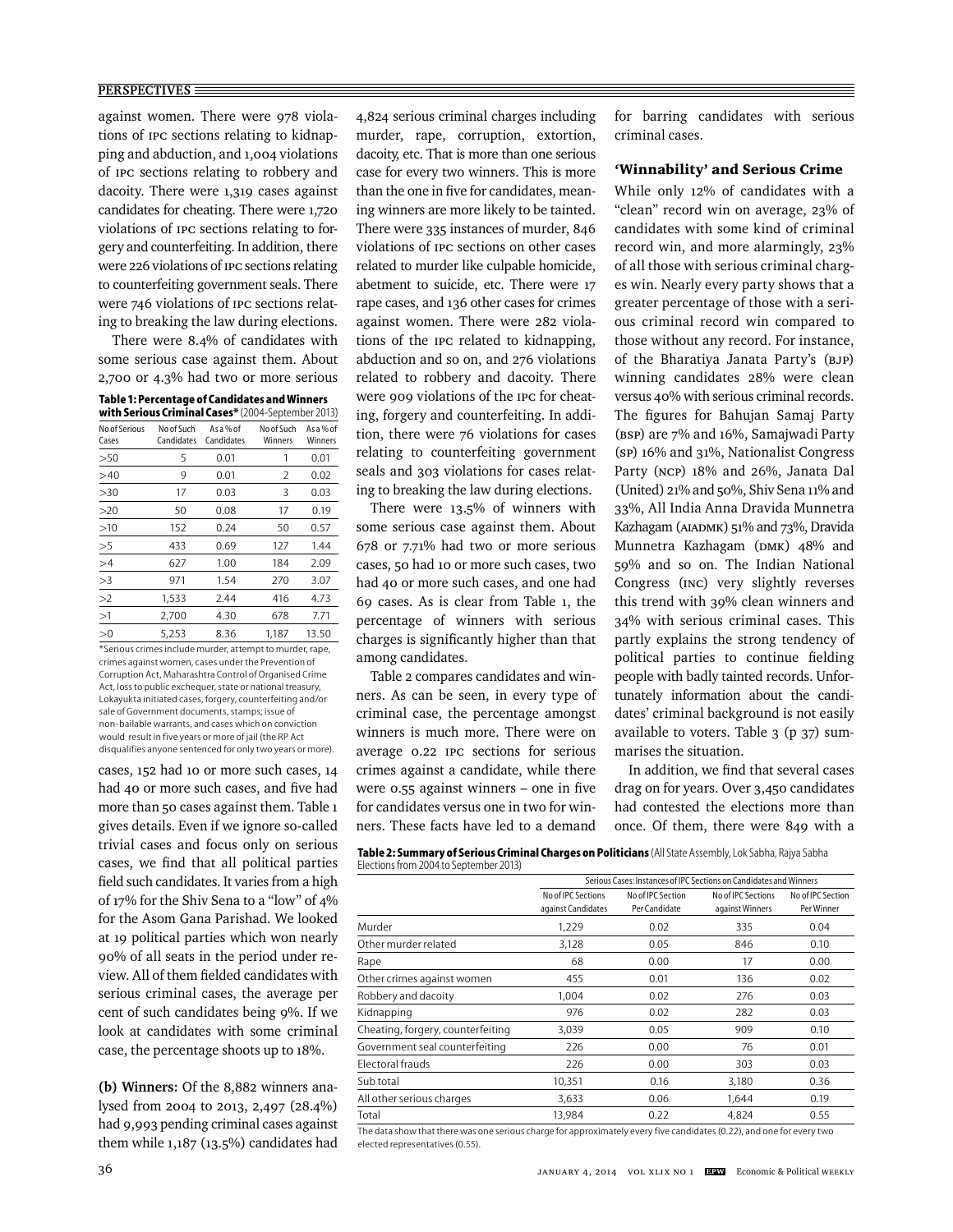criminal record the first time they contested, and 631 who had a criminal case the second time they contested. About 474 of them had the same cases pending against them for at least four years. This means that a person facing serious cases can complete the term of an assembly or Lok Sabha before the cases are disposed of. The need for barring such candidates

becomes even stronger since they have had ample time to get their names cleared from the courts.

#### Money Power and Crime

The average assets go up from Rs 1.37 crore per candidate to Rs 2.03 crore for third place candidates, Rs 2.47 crore for runners up, Rs 3.8 crore for winners,

**Table 3: Relative Chances of Winning for Clean and Tainted Candidates** 

|               | (All State Assembly, Lok Sabha, Rajya Sabha Elections from 2004 to September 2013) |       |                             |                                             |                                              |                                               |
|---------------|------------------------------------------------------------------------------------|-------|-----------------------------|---------------------------------------------|----------------------------------------------|-----------------------------------------------|
| Party         | Contested                                                                          | Won   | % of Contested<br>Seats Won | % of Those with<br>Clean Records<br>Who Won | % of Those with<br>Charges Framed<br>Who Won | % of Those with<br>Serious Charges<br>Who Won |
| INC           | 6,322                                                                              | 2,453 | 39                          | 39                                          | 37                                           | 34                                            |
| <b>BJP</b>    | 5,605                                                                              | 1,689 | 30                          | 28                                          | 38                                           | 40                                            |
| <b>BSP</b>    | 4,738                                                                              | 430   | 9                           | $\overline{7}$                              | 17                                           | 16                                            |
| SP            | 2,090                                                                              | 418   | 20                          | 16                                          | 31                                           | 31                                            |
| CPI(M)        | 1,163                                                                              | 520   | 45                          | 49                                          | 35                                           | 34                                            |
| <b>NCP</b>    | 1,085                                                                              | 225   | 21                          | 18                                          | 30                                           | 26                                            |
| JD(U)         | 1,005                                                                              | 272   | 27                          | 21                                          | 43                                           | 50                                            |
| AITC          | 904                                                                                | 256   | 28                          | 25                                          | 40                                           | 48                                            |
| JD(S)         | 655                                                                                | 81    | 12                          | 11                                          | 19                                           | 15                                            |
| <b>RJD</b>    | 618                                                                                | 125   | 20                          | 18                                          | 25                                           | 25                                            |
| <b>CPI</b>    | 602                                                                                | 91    | 15                          | 12                                          | 25                                           | 24                                            |
| SS            | 590                                                                                | 135   | 23                          | 11                                          | 37                                           | 33                                            |
| <b>AIADMK</b> | 426                                                                                | 234   | 55                          | 51                                          | 68                                           | 73                                            |
| <b>RLD</b>    | 393                                                                                | 29    | $\overline{7}$              | 6                                           | 12                                           | 18                                            |
| <b>DMK</b>    | 315                                                                                | 167   | 53                          | 48                                          | 65                                           | 59                                            |
| TDP           | 312                                                                                | 127   | 41                          | 38                                          | 48                                           | 56                                            |
| <b>BJD</b>    | 233                                                                                | 197   | 85                          | 85                                          | 82                                           | 75                                            |
| SAD           | 209                                                                                | 117   | 56                          | 59                                          | 48                                           | 50                                            |
| AGP           | 180                                                                                | 39    | 22                          | 23                                          | 11                                           | 14                                            |
| <b>IND</b>    | 19,819                                                                             | 348   | $\overline{2}$              | 1                                           | 5                                            | 6                                             |
| Sub total     | 47,264                                                                             | 7,953 | 17                          | 15                                          | 27                                           | 26                                            |
| Total         | 62,847                                                                             | 8,882 | 14                          | 12                                          | 23                                           | 23                                            |

## **Table 4: Interaction of Crime and Money in Elections**

|               | (All State Assembly, Lok Sabha, Rajya Sabha elections from 2004 to September 2013) |                                                   |                                                       |                                                               |                                                                        |
|---------------|------------------------------------------------------------------------------------|---------------------------------------------------|-------------------------------------------------------|---------------------------------------------------------------|------------------------------------------------------------------------|
| Party         | % of Those<br>with Serious<br>Charges Who Won                                      | Average Assets of<br>Such Candidated<br>(Rs Lakh) | Average Assets of<br><b>Such Winners</b><br>(Rs Lakh) | Average Assets of<br>Winners with Charges<br>Framed (Rs Lakh) | Average Assets of<br>Winners w ith Serious<br>Charges Framed (Rs Lakh) |
| INC           | 34                                                                                 | 432.6                                             | 581.2                                                 | 801                                                           | 675.6                                                                  |
| <b>BJP</b>    | 40                                                                                 | 179.7                                             | 288.4                                                 | 340.2                                                         | 387.4                                                                  |
| <b>BSP</b>    | 16                                                                                 | 125.9                                             | 273.7                                                 | 256.2                                                         | 278.3                                                                  |
| SP            | 31                                                                                 | 152.6                                             | 416.7                                                 | 412.5                                                         | 546                                                                    |
| CPI(M)        | 34                                                                                 | 27.3                                              | 21.2                                                  | 20.9                                                          | 23.1                                                                   |
| <b>NCP</b>    | 26                                                                                 | 140.7                                             | 356.2                                                 | 331.5                                                         | 414.5                                                                  |
| JD(U)         | 50                                                                                 | 133.3                                             | 361.6                                                 | 85.5                                                          | 92                                                                     |
| <b>AITC</b>   | 48                                                                                 | 136.8                                             | 131.3                                                 | 79.7                                                          | 98.8                                                                   |
| JD(S)         | 15                                                                                 | 473.4                                             | 772.6                                                 | 366.6                                                         | 616.7                                                                  |
| <b>RJD</b>    | 25                                                                                 | 57.3                                              | 70.2                                                  | 76                                                            | 89.9                                                                   |
| CPI           | 24                                                                                 | 28                                                | 29                                                    | 22                                                            | 35.9                                                                   |
| SS            | 33                                                                                 | 122.5                                             | 227.9                                                 | 261.5                                                         | 339.5                                                                  |
| <b>AIADMK</b> | 73                                                                                 | 203.8                                             | 289.6                                                 | 539.4                                                         | 479.9                                                                  |
| <b>RLD</b>    | 18                                                                                 | 119.4                                             | 379.1                                                 | 694.6                                                         | 790.3                                                                  |
| <b>DMK</b>    | 59                                                                                 | 301.6                                             | 294.6                                                 | 290.8                                                         | 489.7                                                                  |
| TDP           | 56                                                                                 | 561.4                                             | 872.2                                                 | 613.1                                                         | 276.8                                                                  |
| BJD           | 75                                                                                 | 101.3                                             | 110                                                   | 62.5                                                          | 53.7                                                                   |
| SAD           | 50                                                                                 | 602                                               | 627                                                   | 873.4                                                         | 1,734.00                                                               |
| AGP           | 14                                                                                 | 62.5                                              | 77.2                                                  | 54.1                                                          | 23.2                                                                   |
| <b>IND</b>    | 6                                                                                  | 54.6                                              | 720.4                                                 | 1,125.60                                                      | 1,512.10                                                               |
| Total         | 23                                                                                 | 137.1                                             | 380.7                                                 | 427.2                                                         | 438.2                                                                  |

Rs 4.27 crore for winners with some criminal record, and Rs 4.4 crore for winners with serious criminal records (Table 4). Wealth increases the chances of winning, and a combination of wealth and criminal record increases it even further as 23% of tainted candidates win compared to only 12% of clean candidates. Some extreme examples include independents where the figures are Rs  $54.6$  lakh (candidate), Rs 7.2 crore (winner), Rs 11.26 crore (winner with a criminal record) and Rs 15.1 crore (winner with a serious criminal record). Some of the major parties showing the same trend of an increase in assets from candidate to winner to winners with crime records include the INC, BJP, BSP, SP, NCP, Shiv Sena, AIADMK, DMK and the Akali Dal.

Describing the role of money in elections, the then chief election commissioner had said in 2012 that about Rs 10,000 crore of black money was spent in the 2012 UP assembly elections.<sup>11</sup> At Rs 25 crore in each constituency, and over 4,000 assembly seats all over India, this amounts to Rs 1,00,000 crore. If we take the Lok Sabha elections with 543 seats, this adds up to another Rs 12,500 crore though the spending is much more here. Local elections including municipal, district, block and panchayat, easily double that figure as there are lakhs of contested seats. However, many of the panchayat elections are never held. Estimates of expenditure vary from a total of Rs 1,50,000 crore to Rs 2,50,000 crore for all elections put together. This occurs once in five years and is adjusted for inflation as well. Until this flow of black money into elections is minimised, we cannot get good governance.

The estimate by the former chief election commissioner shows that candidates exceed the legal limit on election expenses several times over. If we go by the recent declaration of a politician who said he spent over Rs 8 crore, it is 20 times the current limit of Rs 40 lakh per assembly constituency. At the same time, an analysis of the election expenses filed by candidates with the ECI for the 2009 elections shows that the average spend was Rs 4.3 lakh. Clearly there is under reporting of the election expenses. There is a provision in the RP Act that empowers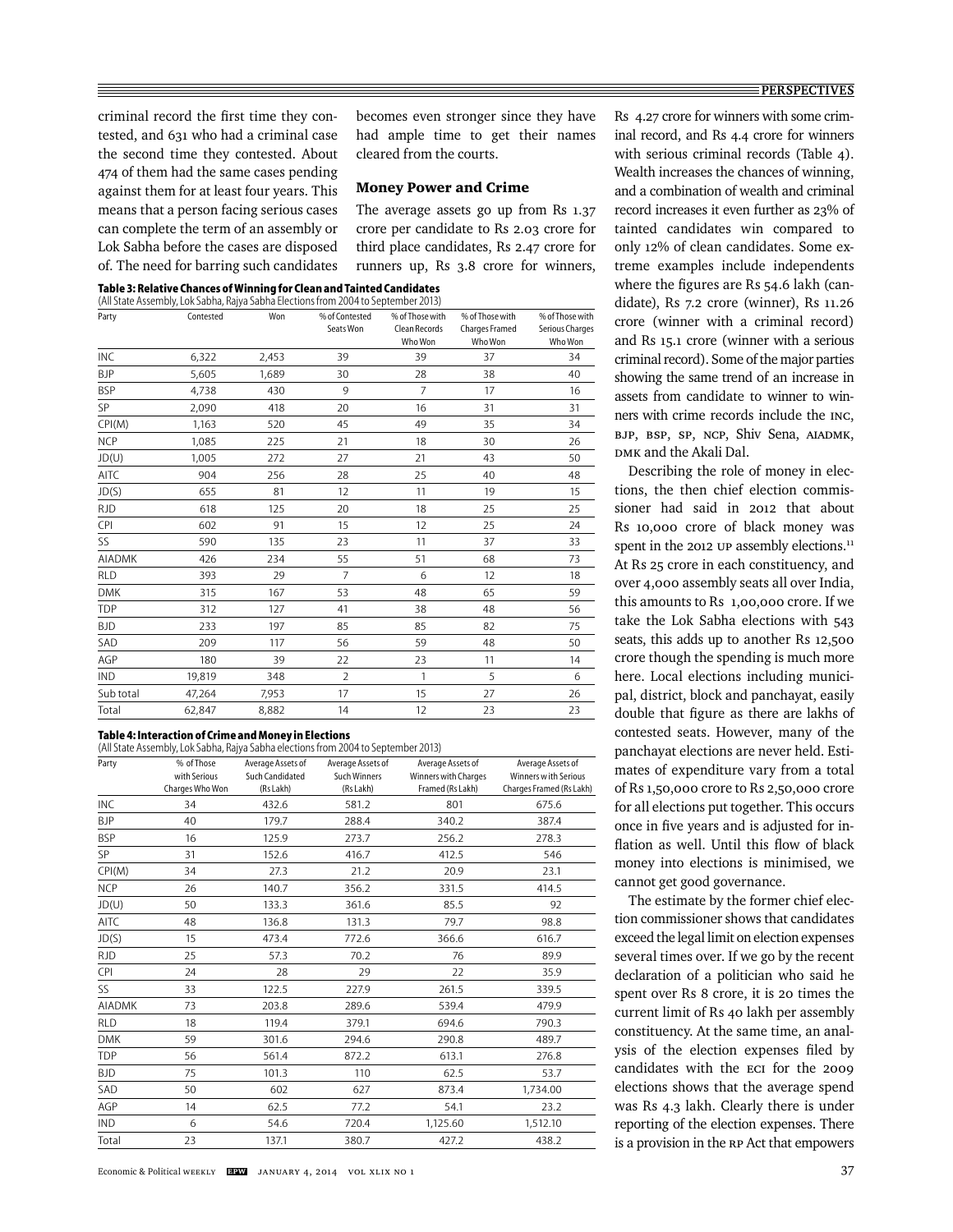the ECI to countermand an election for false declaration of electoral expenses.

Meanwhile, wealth has become concentrated. The top 100 people in India have a combined wealth of \$259 billion or about Rs 15,50,000 crore. India has the world's sixth largest number of dollar billionaires. The top 1% own 33% of the wealth and earn 17% of the total income of the nation (*The Financial Express,* 11 November 2013 and *The Times of India*, 9 October 2013). To quote, "Businessmen today have a great influence on the economy, on employment, government policy, and sometimes, on politics as well. India's rupee billionaires have a combined wealth of about \$357 billion, or 20% of the market capitalisation of all listed companies in India. There were 657 rupee billionaires and 45 dollar ones in 2011" (Sastry 2011). The declared wealth of each ultra-high-net worth individual (UHNI) is several times the combined declared wealth of all the politicians in Parliament put together. At the same time, inequality has risen and India has the largest number of people below the poverty line. With much greater awareness thanks to TV, mobile and large-scale migration of working class rural populations, that inequality has become more glaring. Exposure to consumer goods and lifestyles of the well-to-do has perhaps changed aspirations of the working class. In the final analysis, extreme inequality and democracy are perhaps incompatible.

There is a proliferation of candidates and parties. In the 2009 Lok Sabha elections, 392 registered political parties contested for 543 seats. In most so-called developed countries, the number is at most half a dozen. There were 14 candidates per Lok Sabha seat in 2009 of which seven were independents. The same is true in several state assembly elections.

If we pause for a moment to reflect on these developments, we may be able to see how the role of crime and money would play out in such a messy competitive election scenario with rising inequality. Most parties no longer reflect the interests of a broad spectrum of citizens. They need only a small percentage of swing votes to win. A winner got 25.7% of the registered voters on an average in the last Lok Sabha, and 44.2% of the votes cast; 423 MPs in the current Lok Sabha won with less than 50% of the votes cast, 167 of them with less than 40%. Of the registered voters, 538 won with less than 50%, 506 with less than 40% and 356 with less than 30%. If we look at the percentage of votes that MPs in the ruling coalition got out of the total votes cast it is less than 19%.12 As a percentage of the total registered voters it is less than 11%.13 But the ruling coalition controls the government, the budgets, and new legislation. While this is natural in a multiparty system, it does raise questions about how representative elected MPs, MLAs and governments are.

To win an election, an astute candidate has to therefore manage a small fraction of voters. Buying votes and providing freebies is one way to try and win elections. There is big money available to finance such elections. In a repeat of the muscle man turned politician of the 1980s, we now see the moneyed-person turned-politician today. A senior leader of one political party once told this writer that 92% of the applications for tickets were from builders and real estate businessmen in one southern city. The leader of the rival party agreed with this.

# Growth in Assets of Elected Representatives

Of the 3,452 candidates who contested more than one election, 2,967 showed an increase in wealth. This includes all those who contested elections more than once between 2004 and 2013 and includes all state assembly elections, and the Lok Sabha and Rajya Sabha elections, since all of them went to the polls at least twice during this period. The average declared wealth of such re-contesting candidates in 2004 was Rs 1.74 crore, and Rs 4.08 crore in 2013, an increase of 134%. For winners, the average assets went up from Rs 1.8 crore to Rs 5.81 crore, an increase of 222%. Winners are able to increase their wealth much faster than other candidates.

How have the assets of all candidates, winners and those with criminal charges grown over time? Table 5 presents telling detail. Candidates, winners and winners facing criminal charges have all recorded a growth in assets after 2009. And those of winners with serious criminal charges shows the highest growth.

# **Table 5: Growth in Assets**

| 1971 - 2, 91 UW (11 111 M 22 C L 2                            |                         |         |                 |                  |  |  |  |
|---------------------------------------------------------------|-------------------------|---------|-----------------|------------------|--|--|--|
| Growth in Assets: Candidates, Winners, Tainted Winners (in %) |                         |         |                 |                  |  |  |  |
| Party                                                         | Growth in Growth in     |         | Growth in       | Growth in        |  |  |  |
|                                                               | Average                 | Average | Average Assets  | Avgerage Assets  |  |  |  |
|                                                               | Assets of All Assets of |         | of Winner with  | Winner with      |  |  |  |
|                                                               | Candidates              | Winners | Criminal Charge | Serious Criminal |  |  |  |
|                                                               |                         |         |                 | Charge           |  |  |  |
| <b>INC</b>                                                    | 71.0                    | 201.4   | 380.4           | 340.9            |  |  |  |
| ВJР                                                           | 63.1                    | 142.0   | 158.4           | 178.0            |  |  |  |
| <b>BSP</b>                                                    | 91.3                    | 358.9   | 499.1           | 621.7            |  |  |  |
| SP                                                            | 179.8                   | 162.6   | 302.3           | 383.9            |  |  |  |
| CPI(M)                                                        | 79.0                    | 63.9    | 199.5           | 122.7            |  |  |  |
| <b>NCP</b>                                                    | 85.9                    | 336.0   | 335.6           | 352.4            |  |  |  |
| JD(U)                                                         | 52.3                    | 120.0   | 90.4            | 201.5            |  |  |  |
| <b>AITC</b>                                                   | 551.4                   | 172.2   | 208.4           | 106.9            |  |  |  |
| JD(S)                                                         | 363.3                   | 207.0   | 66.0            | $-25.2$          |  |  |  |
| <b>RJD</b>                                                    | 156.4                   | 230.3   | 61.8            | 99.1             |  |  |  |
| CPI                                                           | 57.3                    | 148.0   | 34.6            | $-30.5$          |  |  |  |
| SS                                                            | 226.0                   | 387.1   | 545.0           | 1145.0           |  |  |  |
| <b>AIADMK</b>                                                 | 459.0                   | 295.7   | 59.3            | 276.1            |  |  |  |
| <b>RLD</b>                                                    | 281.3                   | 236.9   | 506.3           | 905.3            |  |  |  |
| <b>DMK</b>                                                    | 303.6                   | 439.6   | 252.1           | 681.1            |  |  |  |
| TDP                                                           | 105.5                   | 1069.3  |                 |                  |  |  |  |
| BJD                                                           | 139.4                   | 176.8   | 194.5           | 148.3            |  |  |  |
| SAD                                                           | 62.9                    | 173.8   | 209.8           | 701.1            |  |  |  |
| AGP                                                           | 267.0                   | 652.9   | 265.5           |                  |  |  |  |
| <b>IND</b>                                                    | 53.6                    | 286.6   | 271.6           | 260.8            |  |  |  |
| Total                                                         | 133.4                   | 206.3   | 282.9           | 275.3            |  |  |  |
|                                                               |                         |         |                 |                  |  |  |  |

Figures show assets growth of candidates and winners after 1 January 2009 compared to those before that.

## Gender and Elections

Of the 62,847 candidates, only 6.6% were women, and of the 8,882 winners only 7.6% were women. They are still under-represented in elections. Of the 2,575 winners with criminal charges only 4.3% are women and of the 1,187 winners with serious criminal charges, only 3.1% are women. A greater representation of women would perhaps improve the situation. However like men, the percentage of women with criminal records who win (16.4%) compared to women with clean records who win (10%) is higher. For men the comparable figures are  $30.4\%$  and  $18.1\%$ , respectively. For those with serious criminal cases the figures are  $5.5\%$  and  $3.9\%$  for women, and 14.2% and 8.7% for men.

Women also show an increase in declared assets in general over crime and money, as do men. The average assets of women candidates is Rs 1.46 crore (men Rs 1.37 crore), women winners Rs 4.46 crore (men Rs 3.78 crore), women winners with criminal charges Rs 4.04 crore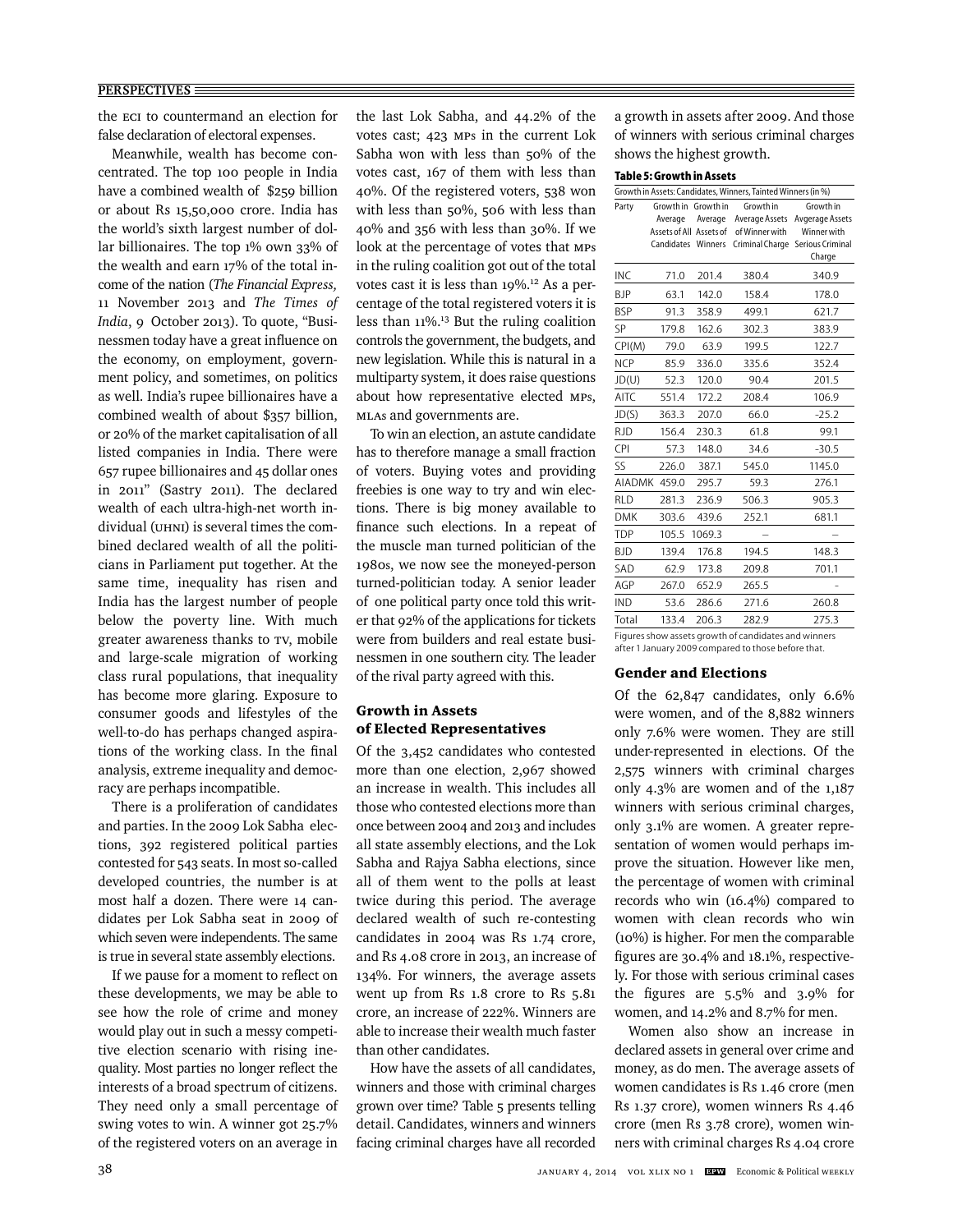(men Rs 4.32 crore) and women with serious criminal charges Rs 5.77 crore (men Rs 4.34 crore). The higher average assets of women may come as a surprise and is due to the presence of outliers and large standard deviations.

# An Overview

A total of 4,807 sitting MPs and MLAs as of August 2013 were analysed, of whom 1,460 (30%) sitting MPs and MLAs have declared criminal cases against themselves and 688 (14%) have serious criminal cases. If anything, the situation has become slightly worsened since the data has become publicly available and analysed since 2004 when the comparable figures for winners with a criminal charge were 28.4% and winners with serious criminal charges were 13.5%.

In the current Lok Sabha, 162 (30%) out of the 543 MPs have criminal cases of which 76 or 14% have serious criminal cases. Compared to that, in the state assemblies, 1,258 (31%) out of the 4,032 sitting MLAs from all state assemblies have criminal cases and 15% have serious cases.

## Some Implications

In analysing such a complex set of events and trends, it may be important to focus on the two things that seem to drive politics in India – power and money. Those in power need to make money to ensure the next victory in an increasingly high stake, high risk, competitive political environment. In this era of coalition politics with several small parties, the role of money will become even more important. Real estate, infrastructure, publicprivate partnership (PPP) projects and natural resources are opportunities for creating wealth. All of them have links with elections and politics today. So money and power feed each other. All this is well understood. Perhaps there was a time when ideologies played a role and influenced people to join politics. Today there seems to be a digression and politics merely uses the camouflage of ideology to garner votes and come to power. The difference between adhering to an ideology and using it for electoral gains has become clear.

The major impact of all this is on the quality of governance. Any winning candidate who spends lavishly in elections will focus on recovering his investment or returning favours to those who funded him/her. The same is true of political parties and of ruling coalitions. A superficial analysis says that voters have become savvy, take money from all candidates, and then vote for the candidate of their choice. Therefore the misuse of money no longer affects the outcome. This is clearly not true as the earlier analysis reveals. But even if it were true, governance will suffer no matter who wins because all have spent huge sums. A clean election process is important to ensure good governance, even if it has no impact on the final outcome. Elections are not only about who wins, but also about the quality of governance we get. With so many parties and unstable ruling coalitions, there will be greater opportunity for big money and some corporate houses to adversely influence government policy and legislation. The problem of misuse of funds in elections goes to the heart of the matter.

# The Way Forward

Gandhi said "To safeguard democracy the people must have a keen sense of independence, self-respect, and their oneness". Whether we have the first two is not clear. But we certainly do not have oneness. Political parties currently tend to divide voters further. Perhaps some of those with privilege and those who are concerned would need to come together to build that sense of independence, selfrespect, and oneness. As Nelson Mandela said "For to be free is not merely to cast off one's chains, but to live in a way that respects and enhances the freedom of others". If the elites imbibe that spirit much can be achieved.

In this light, we examine possible solutions on four dimensions: structural, legislative, administrative, and civil society-led changes. The media continues to play an active role in all this. Unlike in other leading democracies, the cor porate sector in India has not yet come forward to engage openly with improving elections and governance. This may be understandable where being on the wrong side of power may have consequences.

In the recent past, several commissions have been set up to examine the issue of electoral and political reforms. They include the Goswami Committee on Electoral Reforms (1990), the Vohra Committee Report (1993), Indrajit Gupta Committee on State Funding of Elections (1998), Law Commission Report on Reform of the Electoral Laws (1999), National Commission to Review the Working of the Constitution (2001), ECI – Proposed Electoral Reforms (2004), and the Second Administrative Reforms Commission (2008). Recently, the government has once again appointed a Law Commission to examine the issue disregarding the excellent recommendations made by the previous committees and commissions. Clearly there is hesitation to implement the recommendations. On the legal front, there is a long list of suggested remedies by the various commissions. Some of the more popular ones include barring candidates with several serious criminal charges, and making political parties accountable for fielding such candidates. But it remains to be seen whether Parliament and the current political system will pass suitable legislation.

The Lok Sabha needs to be compared with other Parliaments. An MP represents over 13 lakh voters on average. The next highest is the US, where a congressman represents five lakh voters. The UK, France and Germany all have less than 1,00,000 voters per elected representative. In this sense, India is the least representative of all democratic countries. This is further compounded by the vast number of political parties which leads to winners that represent only a fraction of voters.

There are several radical suggestions including changing the system from the first past the post to a us-style presidential system, or a European-style proportional representation system, or French style run-off elections between the top two candidates if no one gets more than 50% of the vote. There are various hybrids of these as well, including the Japanese multi-member constituencies where in addition to the first past the post winners, electoral districts elect several members based on the number of votes a party gets. These issues have been discussed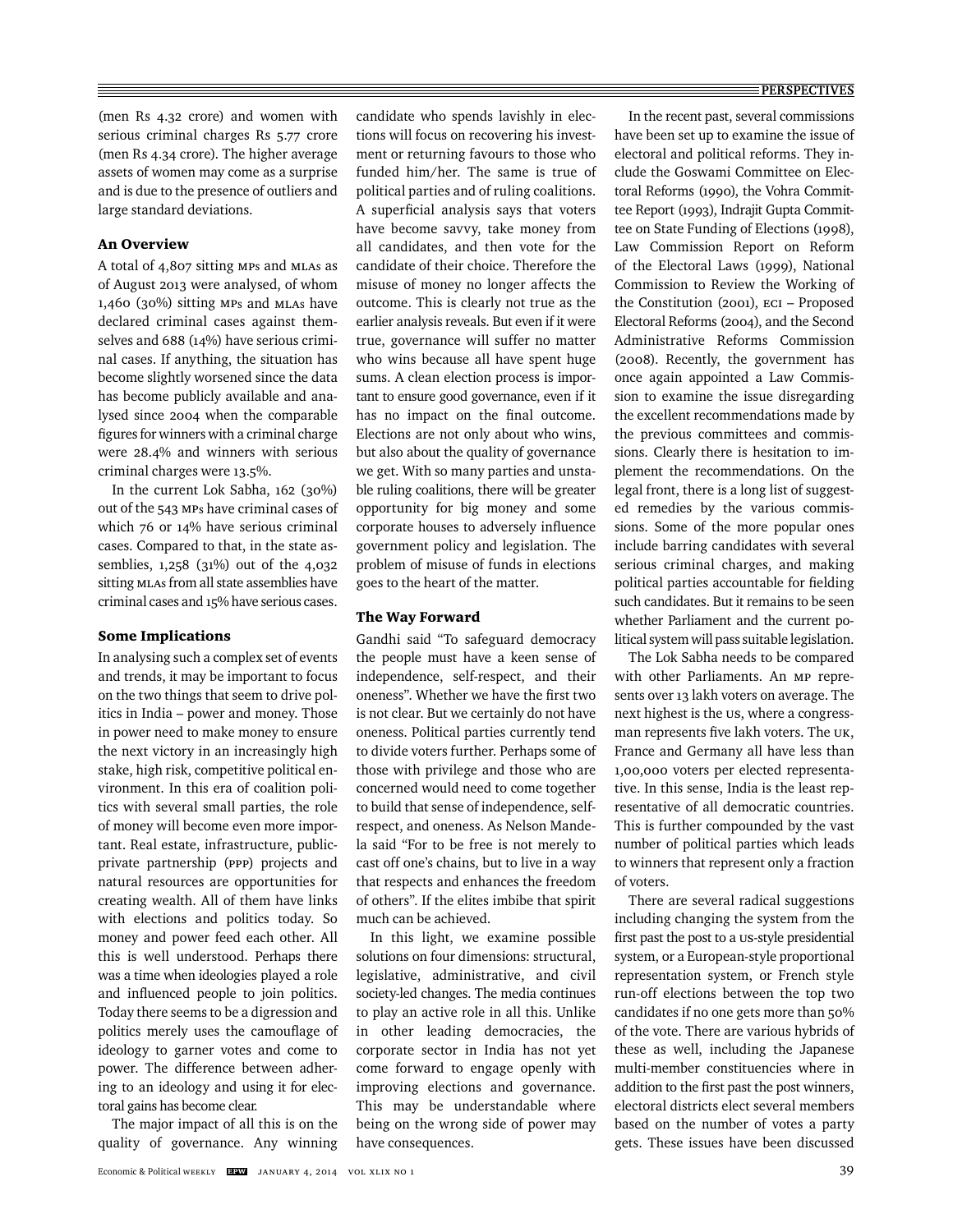#### **PERSPECTIVES**

at great length by scholars as well as the various commissions referred to earlier. The three major issues that need to be balanced are (i) the quality of representation within a constituency that the French and Japanese systems improve, (ii) the quality of representation of a political party that the proportional representation system improves as seats are allocated in some proportion to the overall votes a party gets, and (iii) a faster decisive functioning of government that a presidential system tries to achieve. Given deep ideological preferences, we are unlikely to achieve a consensus and may not see a change in the near future.

One of the several ways money power can be contained is to reduce the fierce competition for votes. This happens in closely contested electoral constituencies. Insisting on either winning the election decisively with, say, at least a 5% margin, or getting more than 50% votes in a second round run-off poll makes it much more difficult to buy so many votes. Similarly, declaring anyone with more than 40% of votes cast as a representative as in multi-member constituencies in Japan will help. A proportional representative system is welcomed by various groups – the dalits, the Muslims, the communists, the urban professional class, and so on. They see a clear possibility of increasing their presence in state assemblies and Parliament as they get a small fraction of the pan-India votes. The increasing clamour for a presidential style system reflects the deep disappointment with unstable, corrupt governments. Often stability is sought from a dictatorship or an authoritarian regime. Authoritarianism is antithetical to democracy and may do long-term damage. Each alternative has its advantages and disadvantages, and much wider public debate and discussion is required to evolve a consensus if we want a change from the current system.

Another important legal remedy is to enact a law to regulate the functioning of political parties. One such draft bill has been prepared and circulated for discussion by civil society under the chairmanship of a former Chief Justice of India.14 It seeks to introduce greater democracy and transparency in political parties as this is vital for reforming our system. Political parties nominate candidates and contest elections. A party that is internally autocratic cannot function democratically once it comes to power. A small but growing section of concerned and informed citizens is pushing for such a law. Companies, banks, cooperatives, non-governmental organisations (NGOs), trusts, societies, temples, mosques, churches and other places of worship, hospitals, educational institutions and so on have to comply with an increasing number of state and government regulations and legislation. Only political parties are relatively exempt.

Going beyond legal remedies, the administrative systems introduced by the ECI are largely to be commended. Starting with the Code of Conduct, successfully curbing election-related violence and booth capturing, tracking the flow of money and liquor to the extent possible during elections, putting in place systems for election expenses within the existing laws and other measures have improved things considerably. However, the vexed question of misuse of money during elections has not been fully addressed. The system of election observers needs to be strengthened or re-looked at. When even

| History of Kas'mir (Kashmir) Social Impact of Militancy                                                                                                                                    |                                                                           |                                                    | <b>Kashmir Crisis</b>                                                   |                                                                    |                             |                                |                                        |  |
|--------------------------------------------------------------------------------------------------------------------------------------------------------------------------------------------|---------------------------------------------------------------------------|----------------------------------------------------|-------------------------------------------------------------------------|--------------------------------------------------------------------|-----------------------------|--------------------------------|----------------------------------------|--|
| Aryans, Naga's, Evolution, Rulers, Religious Beliefs/Worship<br>and Goddesses of Kas'mira(Kashmir)                                                                                         |                                                                           | in Kashmir                                         |                                                                         | Unholy Anglo-Pak Nexus                                             |                             |                                |                                        |  |
| Brig. (Retd.) Rattan Kaul                                                                                                                                                                  |                                                                           |                                                    | B. A. Dabla                                                             |                                                                    |                             | Saroja Sundararajan            |                                        |  |
| History o<br><b>Kashmir</b><br>it. Om (Rest 15 & Sight Food<br><b>Headley (Retal J Rattan Kaul)</b>                                                                                        | ISBN no.:<br>9788121212106<br><b>Pages: 359</b><br><b>Price: Rs. 1050</b> | <b>SOCIAL IMPACT OI</b><br>MILITANCY IN<br>KASHMIR | ISBN no.:<br>788121210997<br><b>Pages: 296</b><br><b>Price: Rs. 750</b> | <b>KASHMIR</b><br>UNHOLY ANGLO-PAK NEXUS<br>de Saraja Sondararajan |                             | ISBN no.:<br><b>Pages: 424</b> | 9788178358086<br><b>Price: Rs. 850</b> |  |
| <b>Title</b>                                                                                                                                                                               |                                                                           |                                                    | <b>Author</b>                                                           |                                                                    | <b>ISBN</b>                 | <b>Pages</b>                   | <b>Price</b>                           |  |
| Early History of Jammu Region (Pre-Historic to 6th Century A.D.) (2 Vols.)                                                                                                                 |                                                                           |                                                    | Raj Kumar                                                               |                                                                    | 9788178357683(Set)          | 667                            | 1800(Set)                              |  |
| Impact of Terrorism on Jammu and Kashmir Tourism                                                                                                                                           |                                                                           |                                                    | R. Soundararajan, Major P Rajan                                         |                                                                    | 9788178354743               | 390                            | 750                                    |  |
| India China Boundary in Kashmir                                                                                                                                                            |                                                                           |                                                    | H.N. Kaul                                                               |                                                                    | 9788121208260<br>820<br>344 |                                |                                        |  |
| J.P. on Jammu and Kashmir                                                                                                                                                                  |                                                                           |                                                    | Balraj Puri                                                             | 9788121208598<br>690<br>300                                        |                             |                                |                                        |  |
| Past Present and Future of Kashmir                                                                                                                                                         |                                                                           |                                                    | Rajkumar Singh                                                          |                                                                    | 9788121209670<br>298<br>720 |                                |                                        |  |
| Scene Changes in Kashmir, India and Pakistan                                                                                                                                               |                                                                           |                                                    | Pran Chopra                                                             |                                                                    | 9788121208345<br>280        |                                | 540                                    |  |
| Towards Understanding the Kashmir Crisis                                                                                                                                                   |                                                                           |                                                    | Shri Prakash, G.M. Shah                                                 |                                                                    | 9788121207782               | 278                            | 690                                    |  |
| $\circ$<br><b>WELCOME ESTEEMED AUTHORS</b><br>Website: www.gyanbooks.com                                                                                                                   |                                                                           |                                                    |                                                                         |                                                                    |                             |                                |                                        |  |
| <b>AN BOOKS PVT. LTD.</b><br>GYAN KUNJ 23, MAIN ANSARI ROAD, DARYA GANJ, NEW DELHI-110002 E-mail: books@qyanbooks.com qyanbook@vsnl.com<br>Phones: 23282060, 23261060, Fax: 91-11-23285914 |                                                                           |                                                    |                                                                         |                                                                    |                             |                                |                                        |  |